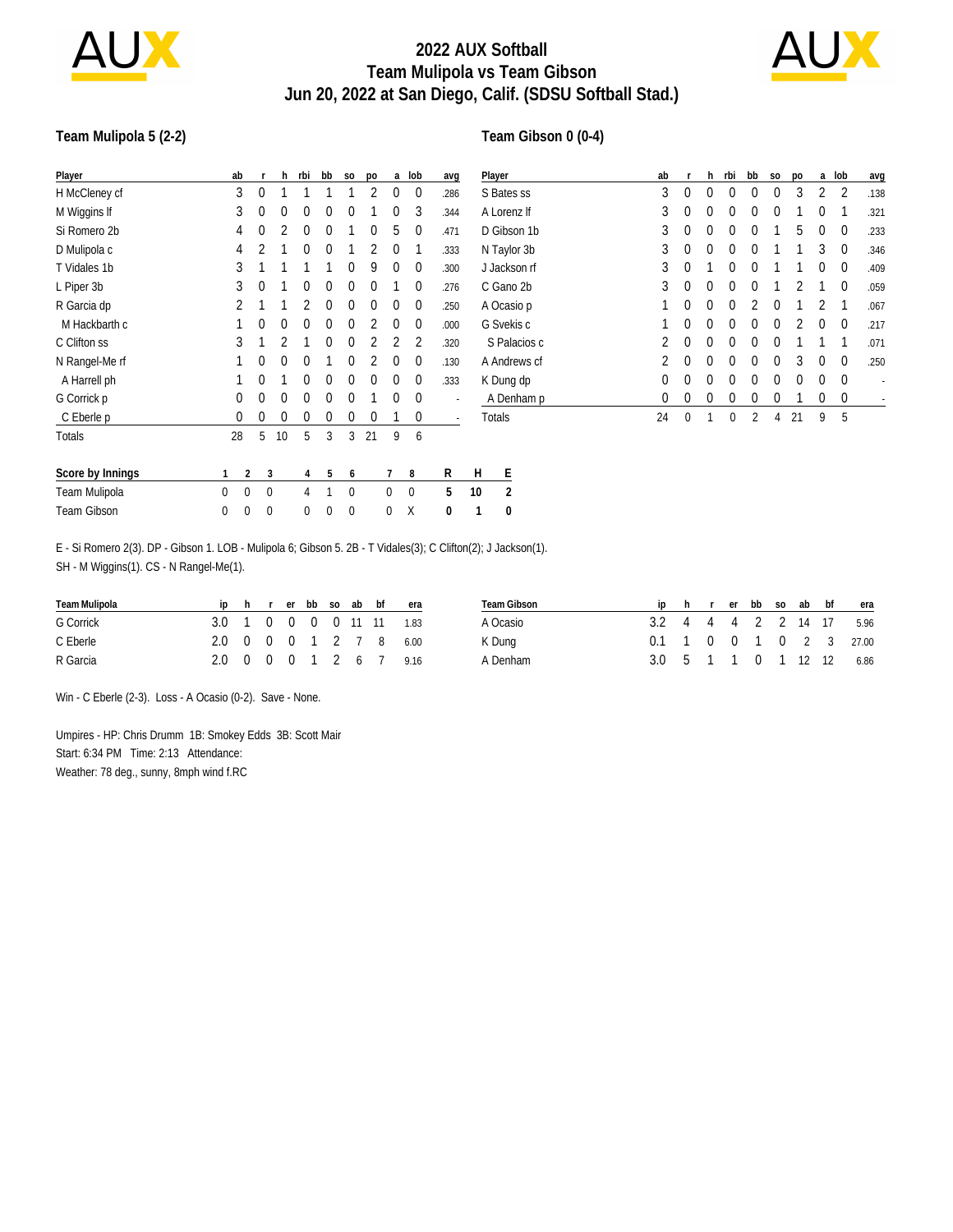

### **2022 AUX Softball Team Mulipola vs Team Gibson Jun 20, 2022 at San Diego, Calif. (SDSU Softball Stad.)**



| Score by Innings |  |  |  |  | 1 2 3 4 5 6 7 8 R H E |                    |
|------------------|--|--|--|--|-----------------------|--------------------|
| Team Mulipola    |  |  |  |  | 0 0 0 4 1 0 0 0 5 10  | $\overline{2}$     |
| Team Gibson      |  |  |  |  | 000 000 0X 01         | $\hspace{0.1em} 0$ |

Team Mulipola starters: 28/cf H McCleney; 25/lf M Wiggins; 32/2b Si Romero; 15/c D Mulipola; 29/1b T Vidales; 47/3b L Piper; 0/dp R Garcia; 20/ss C Clifton; 35/rf N Rangel-Me; 48/p G Corrick; Team Gibson starters: 22/ss S Bates; 23/lf A Lorenz; 5/1b D Gibson; 88/3b N Taylor; 24/rf J Jackson; 68/2b C Gano; 8/p A Ocasio; 21/c G Svekis; 11/cf A Andrews; 99/dp K Dung;

Team Mulipola 1st - H McCleney walked. M Wiggins grounded out to 3b, SAC, bunt; H McCleney advanced to second. Si Romero struck out looking. D Mulipola struck out looking. 0 runs, 0 hits, 0 errors, 1  $LOB$ .

Team Gibson 1st - S Bates flied out to cf to left center. A Lorenz grounded out to 2b. D Gibson grounded out to 2b. 0 runs, 0 hits, 0 errors, 0 LOB.

Team Mulipola 2nd - T Vidales flied out to cf. L Piper flied out to cf. R Garcia grounded out to 3b. 0 runs, 0 hits, 0 errors, 0 LOB.

Team Gibson 2nd - N Taylor fouled out to lf. J Jackson doubled down the lf line. C Gano grounded out to 3b; J Jackson advanced to third. A Ocasio grounded out to 2b. 0 runs, 1 hit, 0 errors, 1 LOB.

Team Mulipola 3rd - C Clifton singled to center field. N Rangel-Me fouled out to rf. H McCleney reached on a fielder's choice to shortstop; C Clifton out at second ss unassisted. M Wiggins grounded out to 2b. 0 runs, 1 hit, 0 errors, 1 LOB.

Team Gibson 3rd - G Svekis popped up to p. A Andrews reached on a fielding error by 2b, advanced to second. S Bates grounded out to 2b; A Andrews advanced to third. A Lorenz flied out to rf. 0 runs, 0 hits, 1 error, 1 LOB.

Team Mulipola 4th - Si Romero singled to left center. D Mulipola reached on a fielder's choice to shortstop; Si Romero out at second ss to 2b. T Vidales walked; D Mulipola advanced to second. L Piper flied out to cf; T Vidales advanced to second; D Mulipola advanced to third. R Garcia singled up the middle, 2 RBI; T Vidales scored; D Mulipola scored. C Clifton doubled to left center, RBI; R Garcia scored. C Gano to dp. A Ocasio to 2b. K Dung to p. N Rangel-Me walked. H McCleney singled up the middle, RBI; N Rangel-Me advanced to second; C Clifton scored. M Wiggins reached on a fielder's choice to third base; H McCleney advanced to second; N Rangel-Me out at third 3b unassisted. 4 runs, 4 hits, 0 errors, 2 LOB.

Team Gibson 4th - D Mulipola to dp. M Hackbarth to c for R Garcia. C Eberle to p for G Corrick. D Gibson struck out swinging. N Taylor lined out to rf to right center. J Jackson grounded out to ss. 0 runs, 0 hits, 0 errors, 0 LOB.

Team Mulipola 5th - S Palacios to c for G Svekis. A Denham to p for K Dung. Si Romero grounded out to 2b. D Mulipola singled to left field. T Vidales doubled to left field, RBI; D Mulipola scored. L Piper singled to left field; T Vidales advanced to third. M Hackbarth grounded out to 3b; L Piper advanced to second. C Clifton popped up to p. 1 run, 3 hits, 0 errors, 2 LOB.

Team Gibson 5th - C Gano struck out looking. A Ocasio walked. S Palacios reached on a fielder's choice to second base; A Ocasio out at second 2b to ss. A Andrews reached on a fielder's choice to

 shortstop; S Palacios assist by ss, advanced to second on an error by 2b. S Bates grounded out to p. 0 runs, 0 hits, 1 error, 2 LOB.

Team Mulipola 6th - A Harrell pinch hit for N Rangel-Me. A Harrell singled to center field. N Rangel-Me to rf for A Harrell. H McCleney struck out swinging. M Wiggins flied out to lf. N Rangel-Me out at second c to ss, caught stealing. 0 runs, 1 hit, 0 errors, 0 LOB.

Team Gibson 6th - D Mulipola to c. R Garcia to p for M Hackbarth. / for C Eberle. A Lorenz flied out to cf. D Gibson popped up to ss. N Taylor struck out looking. 0 runs, 0 hits, 0 errors, 0 LOB.

Team Mulipola 7th - D Gibson to dp. C Gano to 1b. Si Romero singled to left center. D Mulipola popped up to ss. T Vidales grounded into double play ss to 2b to 1b; Si Romero out on the play. 0 runs, 1 hit, 0 errors, 0 LOB.

Team Gibson 7th - J Jackson struck out looking. C Gano grounded out to 1b unassisted. A Ocasio walked. S Palacios popped up to 1b. 0 runs, 0 hits, 0 errors, 1 LOB.